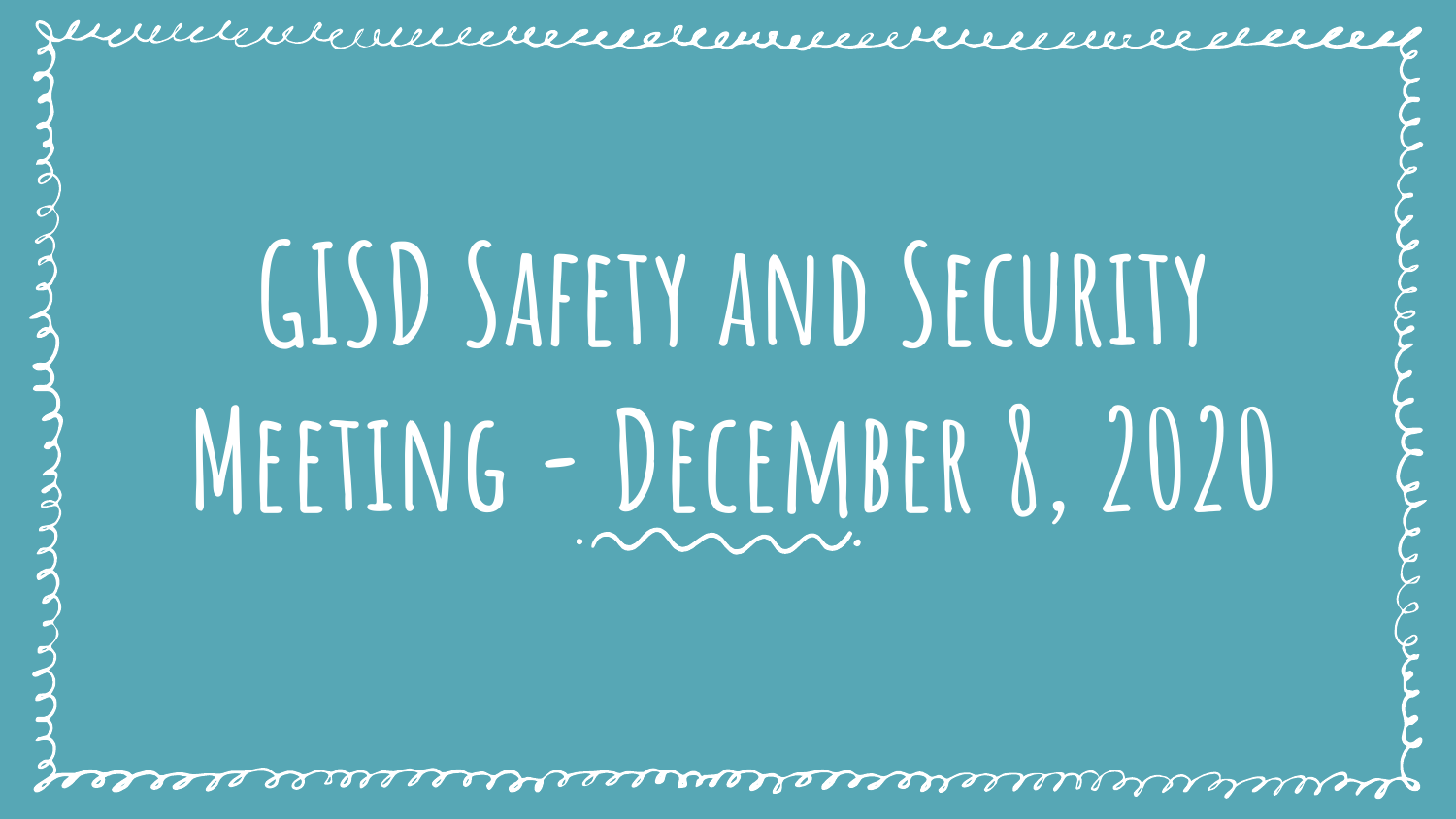**Good things!**

Jternetemennemen er en en en en en elektron

Jernan margaret andre andre and de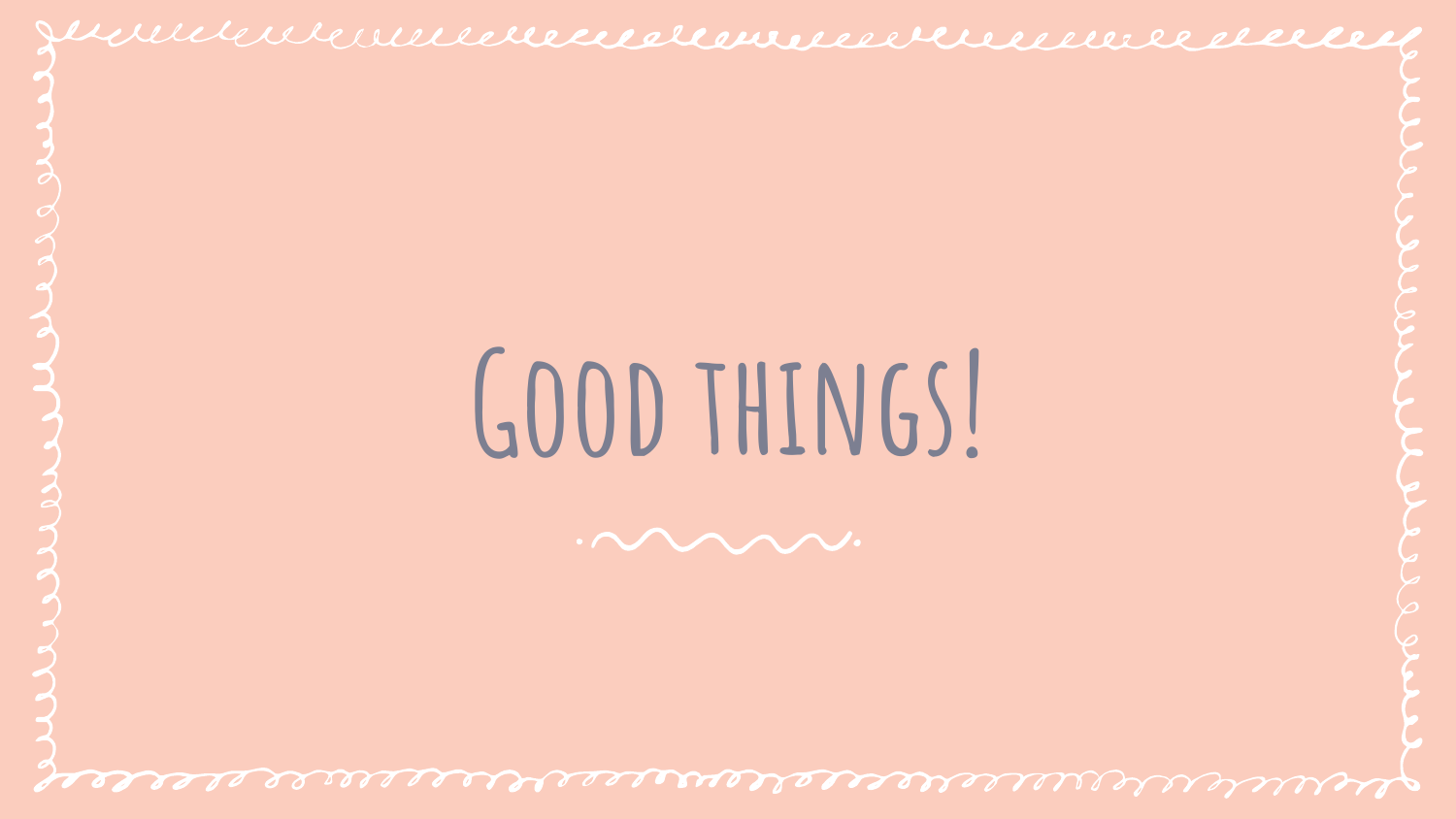| INTRODUCTIONS                      |
|------------------------------------|
| PURPOSE OF OUR COMMITTEE           |
| REVIEW/FEEDBACK ON 3-YEAR AUDIT    |
| REVIEW/FEEDBACK ON COVID PROTOCOLS |
| PLAN NEXT MEETING DATES            |
|                                    |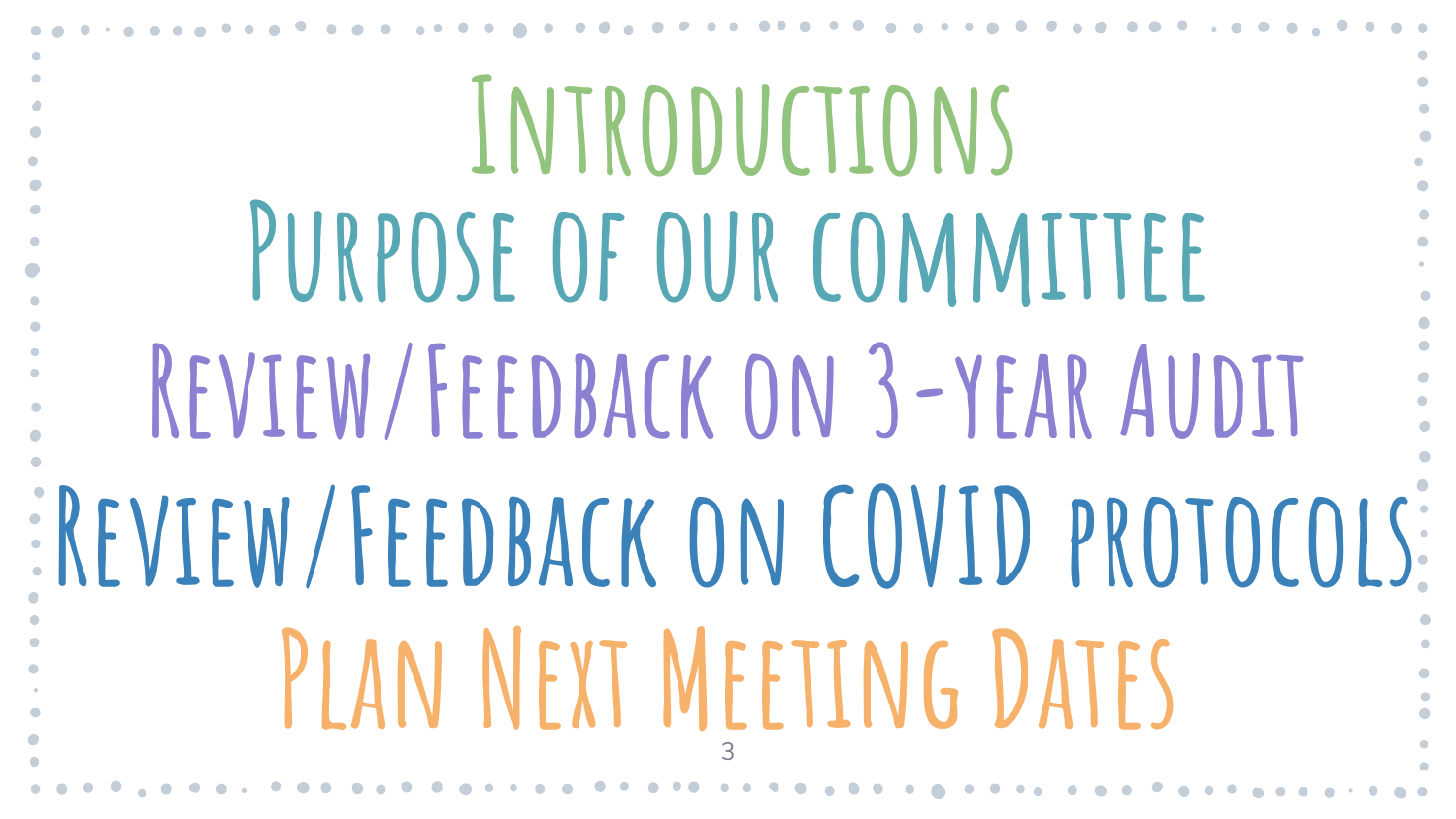| INTRODUCTIONS:                     |  |
|------------------------------------|--|
| 1. NAME                            |  |
| 2. ROLE ON THIS COMMITTEE          |  |
| 3. WHAT ARE YOU BINGE WATCHING/FUN |  |
| FACT ABOUT YOURSELF                |  |
|                                    |  |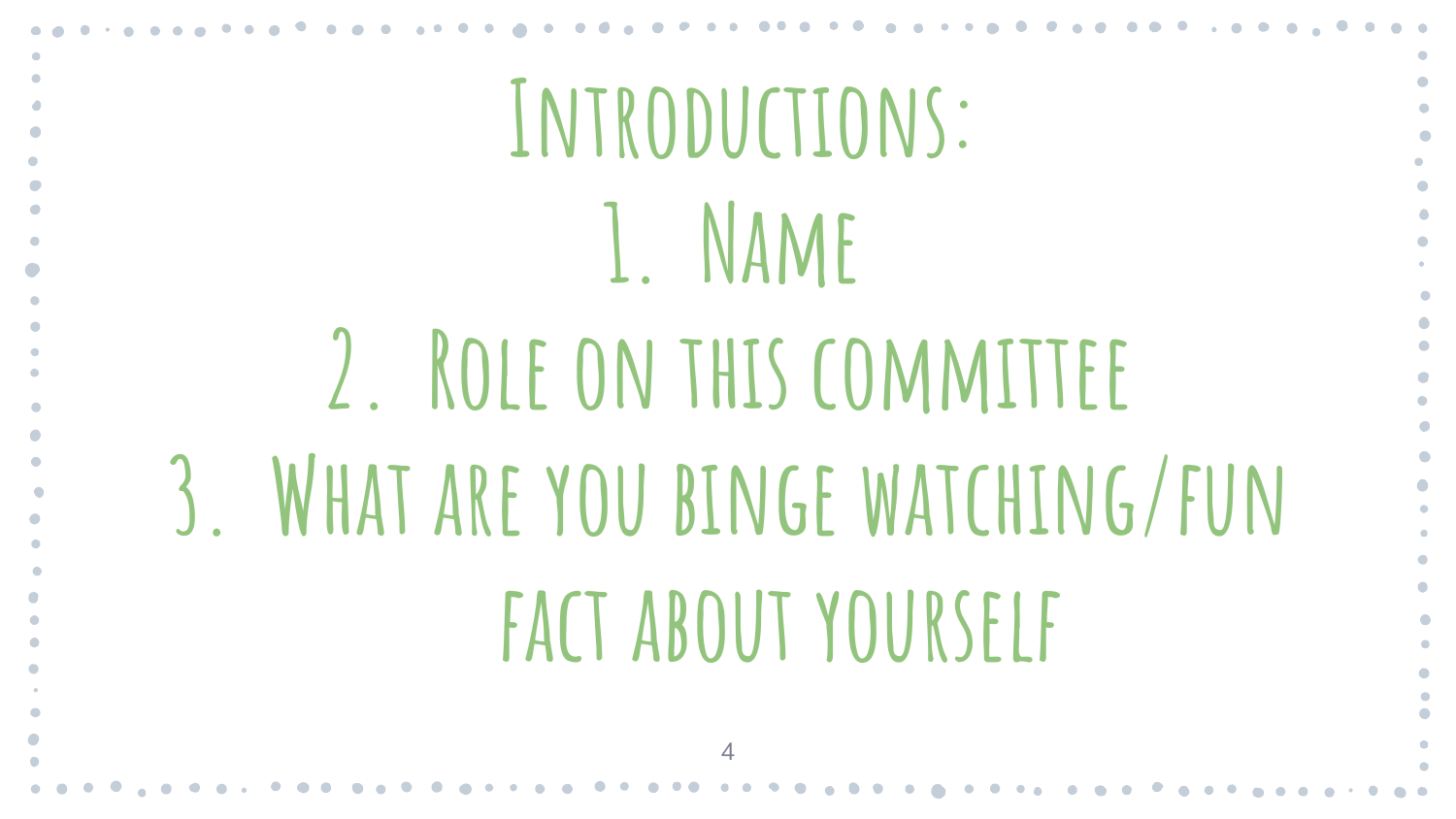| WHAT IS THE SSC?                                  |
|---------------------------------------------------|
| - 2019, SB 11 REQUIREMENT                         |
| REVIEW EMERGENCY OPERATING PROCEDURES             |
| REVIEW AUDIT PROCESS AND INFORMATION SUBMITTED TO |
| THE TXSSC                                         |
| CONSULT WITH LAW ENFORCEMENT ON HOW TO INCREASE   |
| LAW ENFORCEMENT                                   |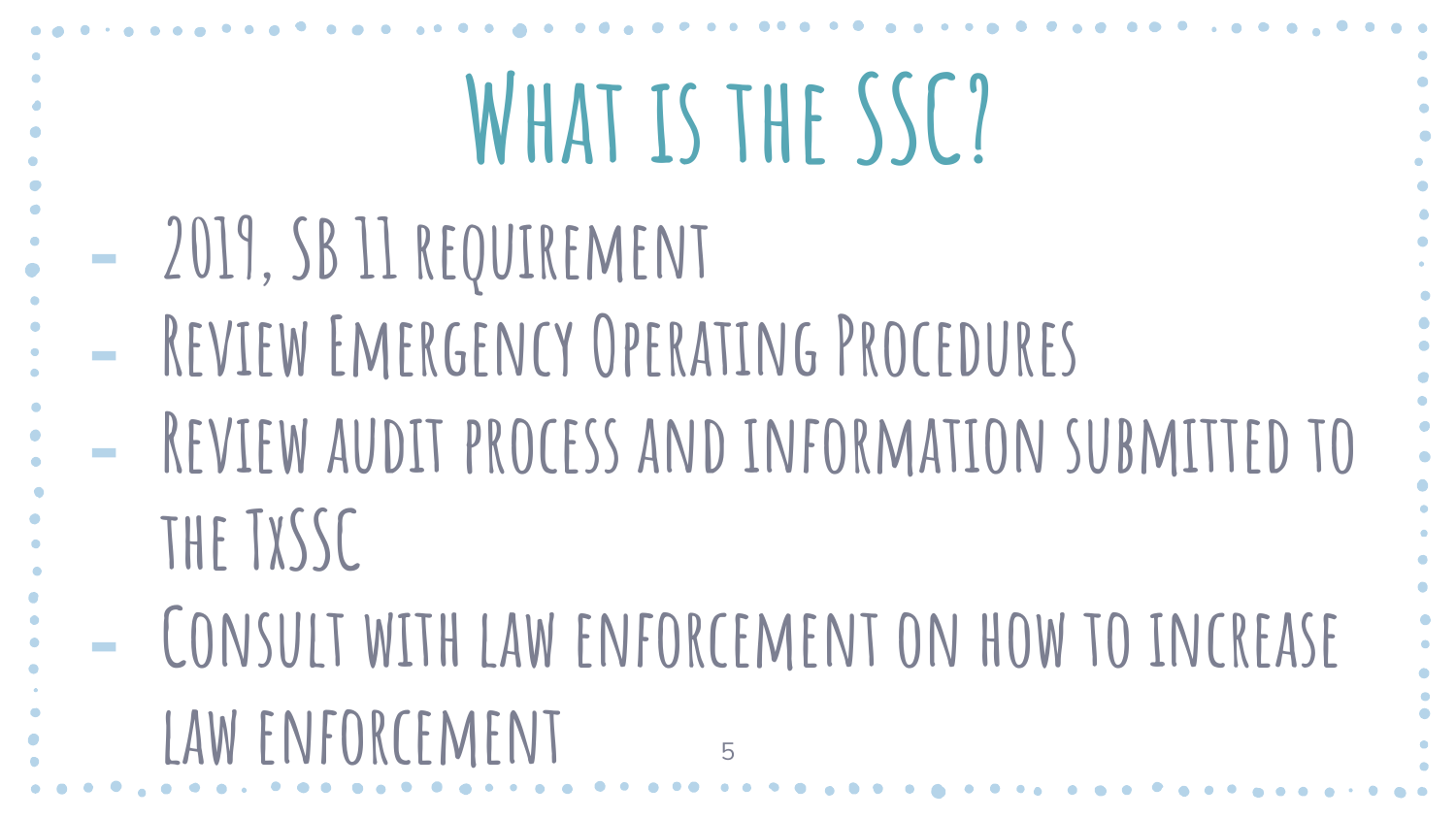**3-Year Audit review**

Jurinnemmermenden vervennen der

 $\cdot \sim \sim \sim \sim$ 

Jernin mannsere and se de community de community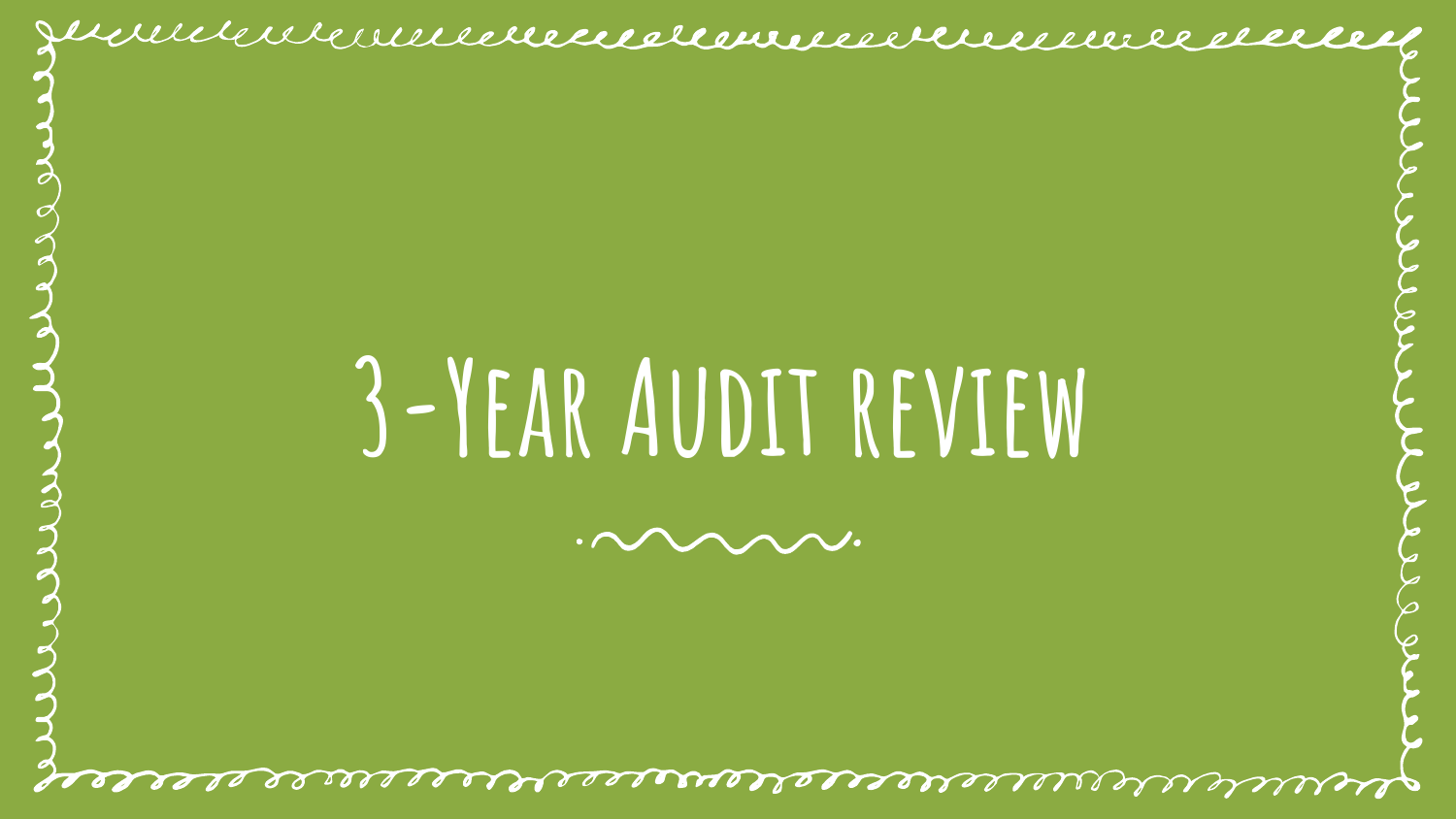## **Safety Audit Process**

‐ August - ‐ September 2020

Feedback from administrators, office staff, counselors on district facility safety procedures and protocols

September 15-30, 2020 Auditor does campus visits: facility checks,

September 30 - October 30

Auditors complete Audit information Audit Audit **Conguest** Distr process and provide list of recommendations for district.

#### November 15

Audit information submitted to Texas **School Safety Center** 

#### November 2020

Audit information presented to GISD School Board

November - Present

District and campus staff reviews audit, prioritized needs, and addresses recommendations.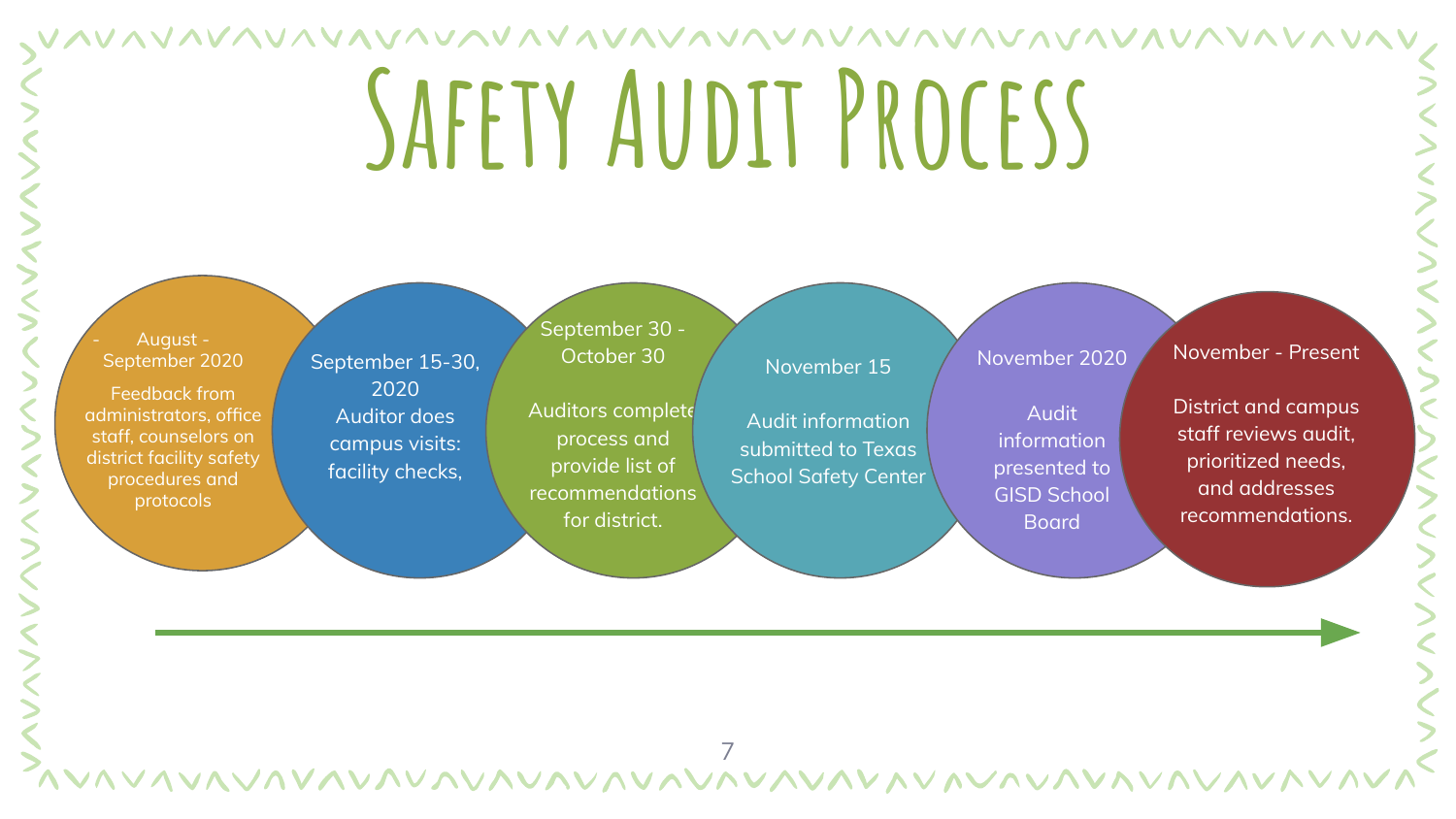### **Audit Recommendations**

 $\boldsymbol{\mathsf{x}}$  $\blacktriangle$ 

 $\overline{\mathbf{x}}$ 

 $\overline{\mathbf{X}}$  $\boldsymbol{\mathsf{x}}$ 

> $\overline{\mathbf{x}}$ X

X  $\overline{\mathbf{x}}$ 

 $\overline{\mathbf{x}}$ 

mumm

 $\overline{\textbf{x}}$  $\mathbf x$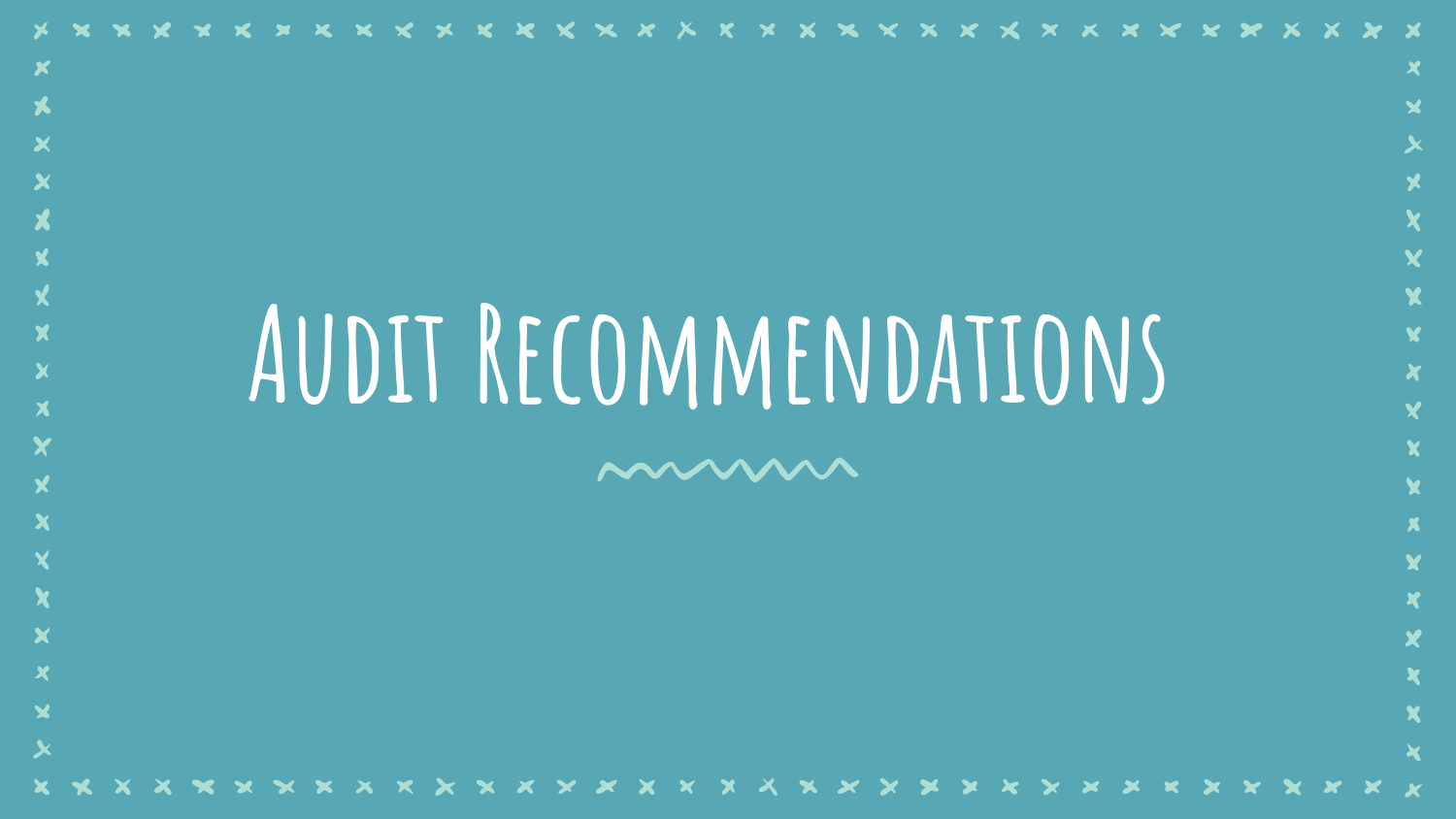| FFEDBACK ON AUDIT                 |
|-----------------------------------|
| AHA'S (5 MINUTES)                 |
| QUESTIONS (5 MINUTES)             |
| THINGS YOU WANT US TO THINK ABOUT |
| (5 MINUTES)                       |
| $\overline{9}$                    |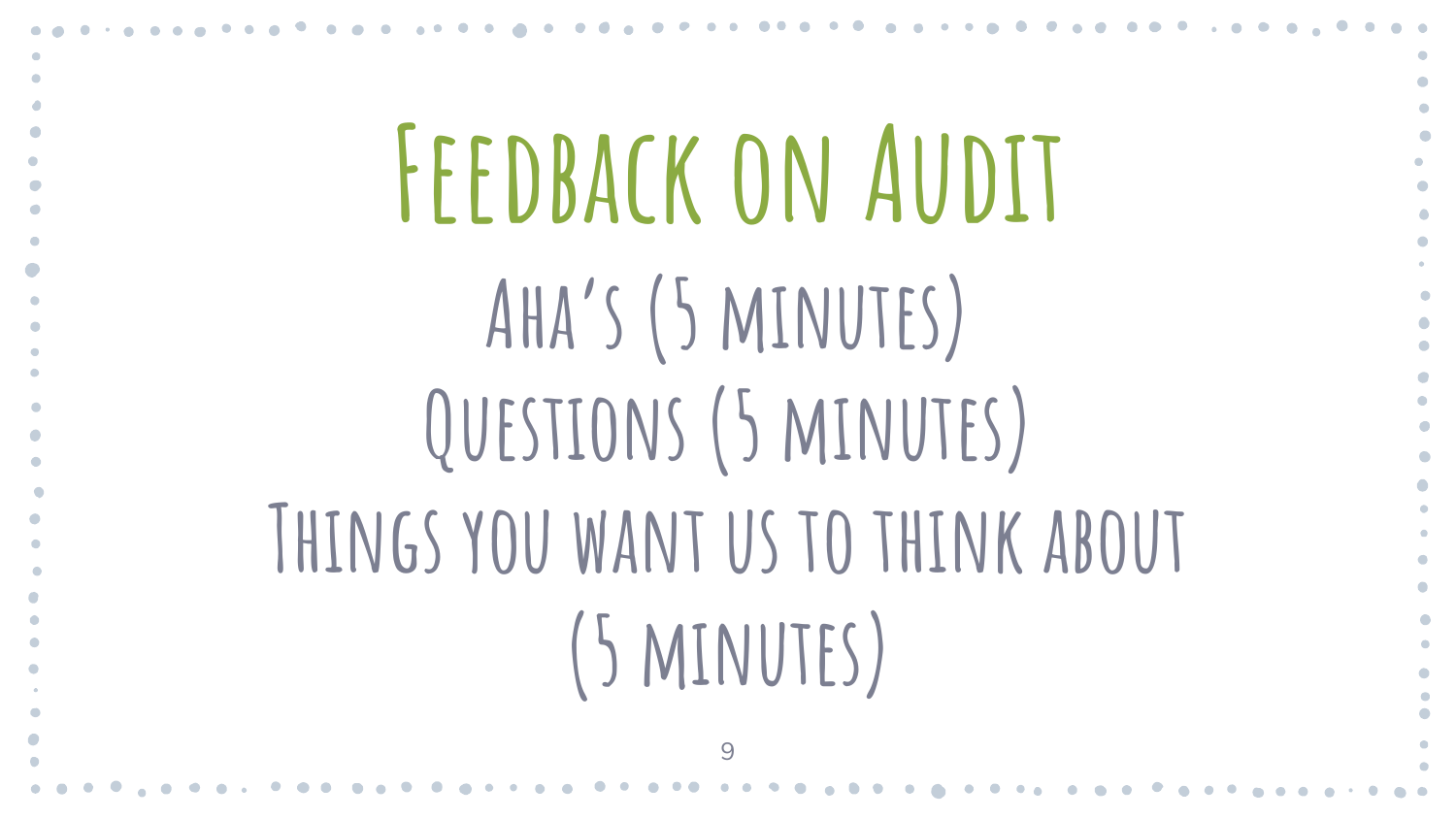## **COVID Update**

### **Communicable Disease Annex** LATEST UPDATES

**Current safety Protocols in place Campus/District Trends**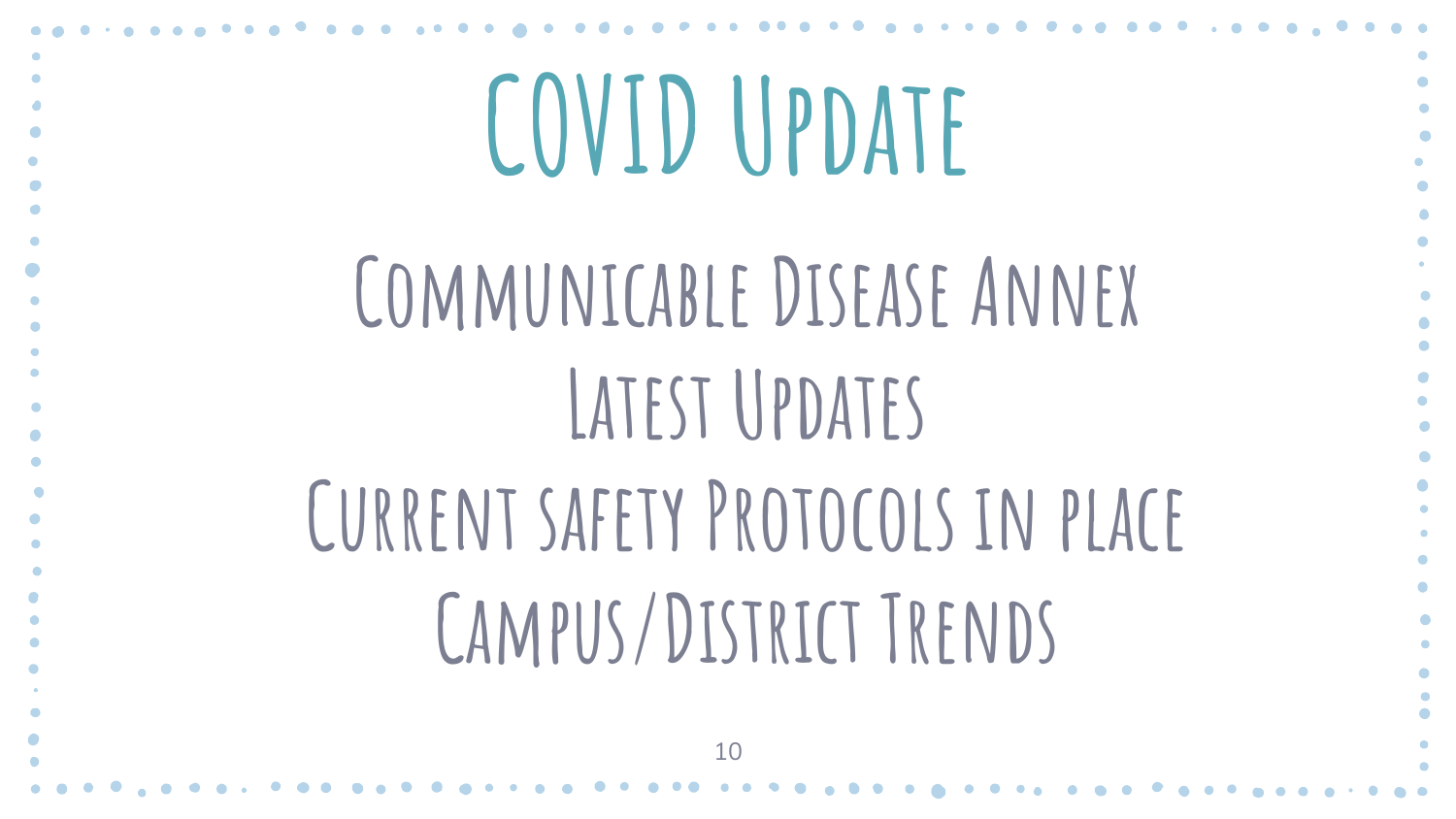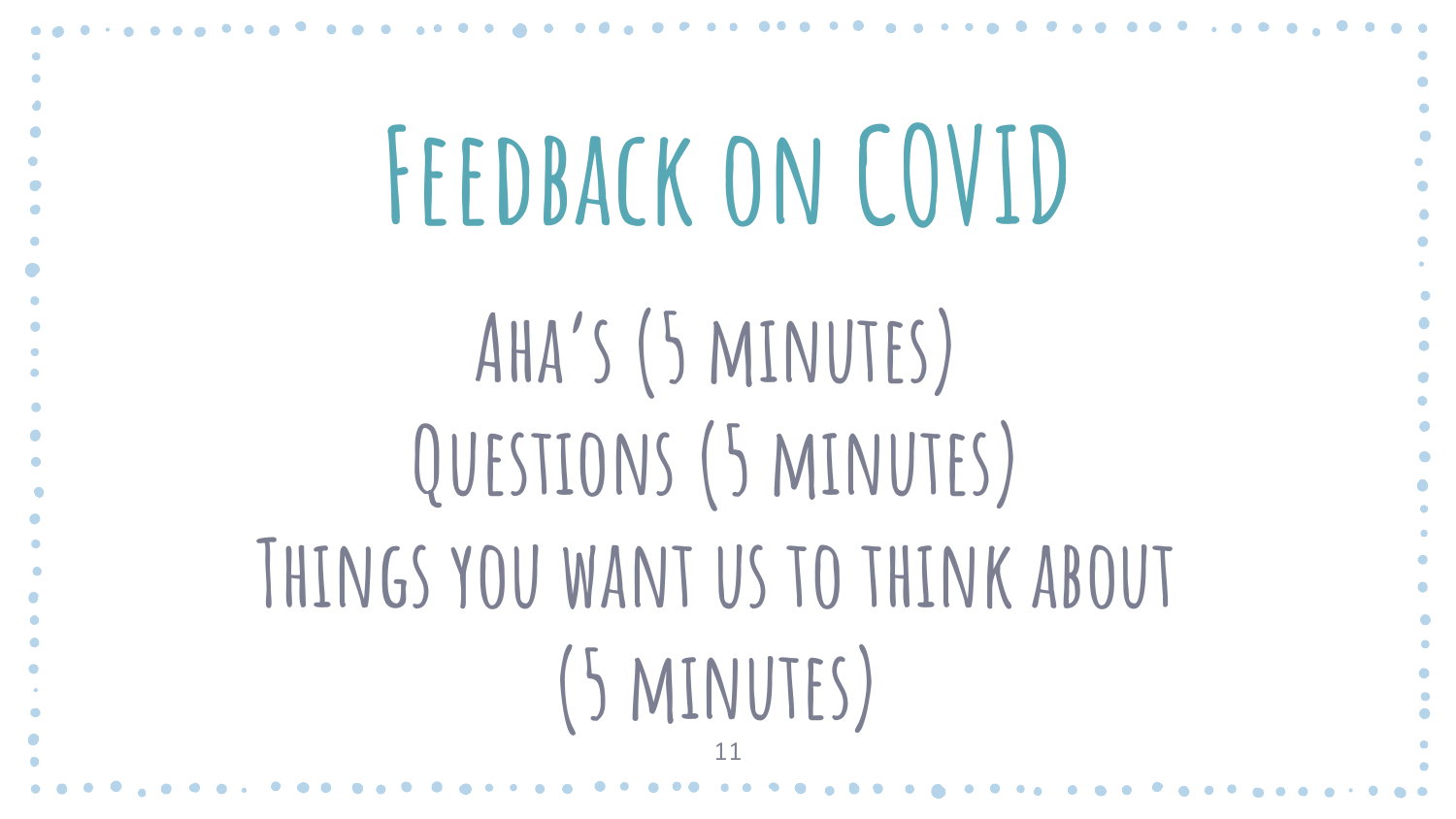| OTHER FEEDBACK AND |  |
|--------------------|--|
|                    |  |
|                    |  |
|                    |  |
| CONSIDERATIONS?    |  |
|                    |  |
|                    |  |
|                    |  |
|                    |  |
| 12                 |  |
|                    |  |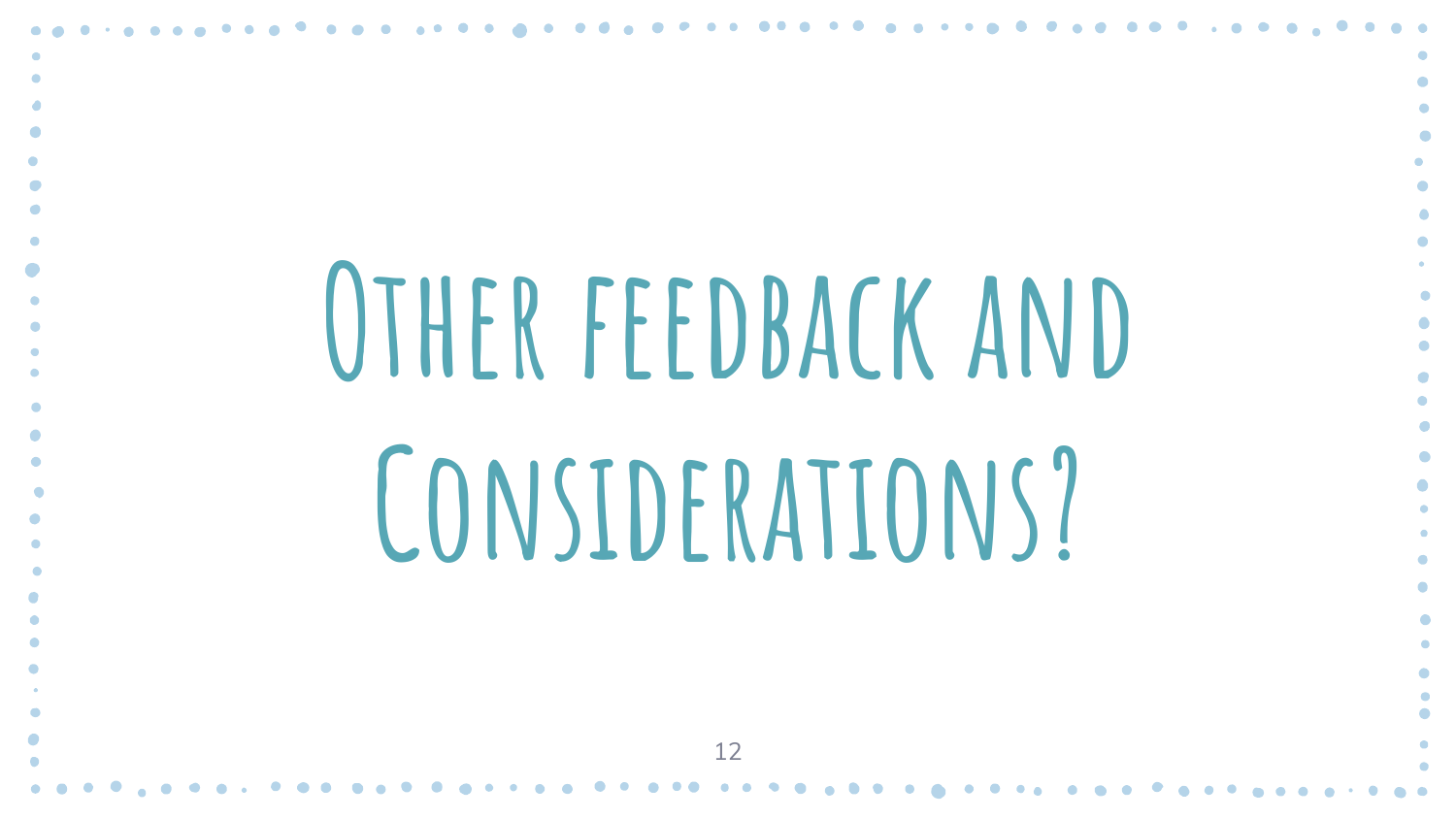Jurinnemmenten er anne en manne de la

## FUTURE MEETING DATES AND TOPICS

Je suuri uu uu uu uu aananna aa aa aa aa aa aa a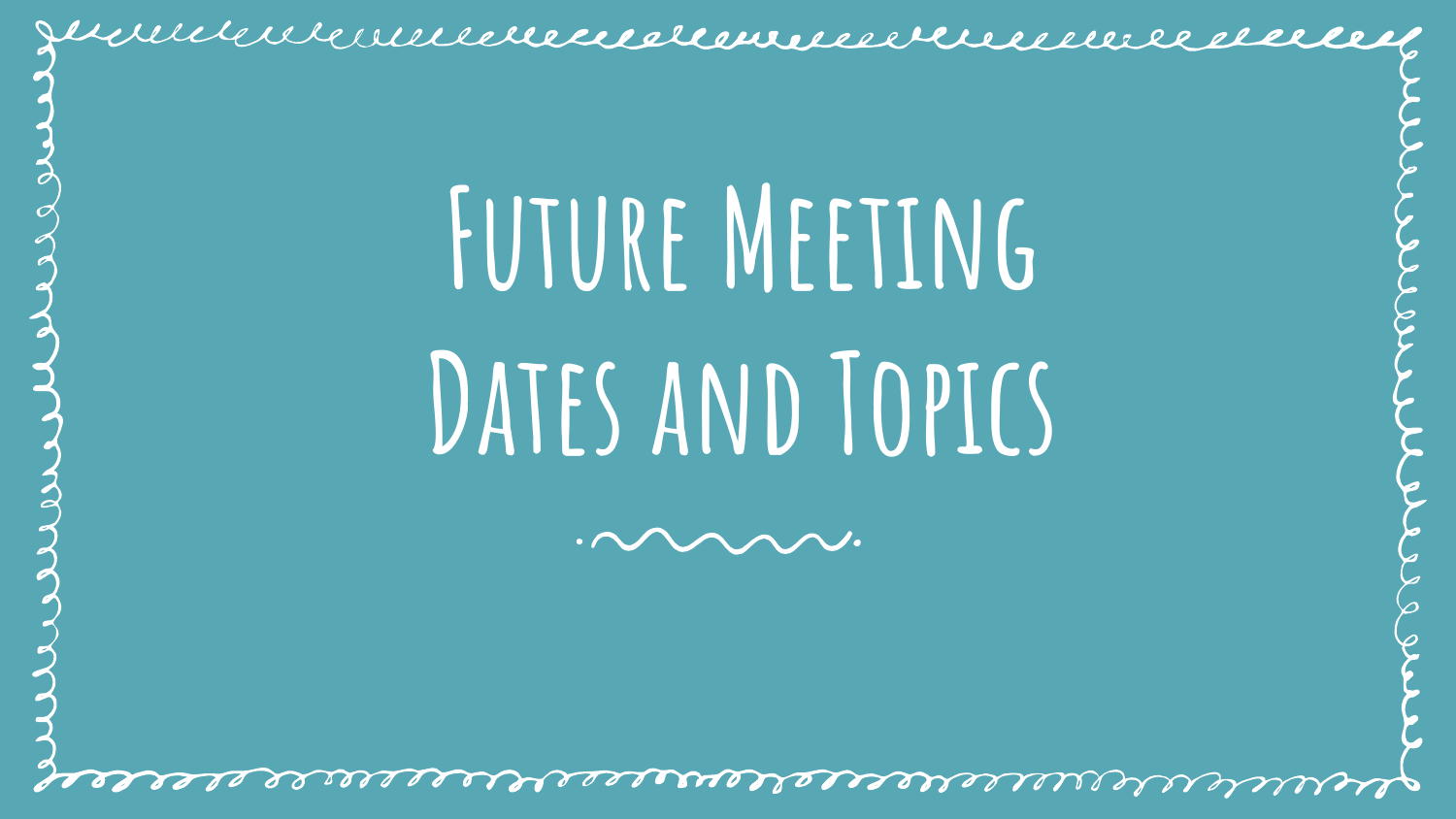